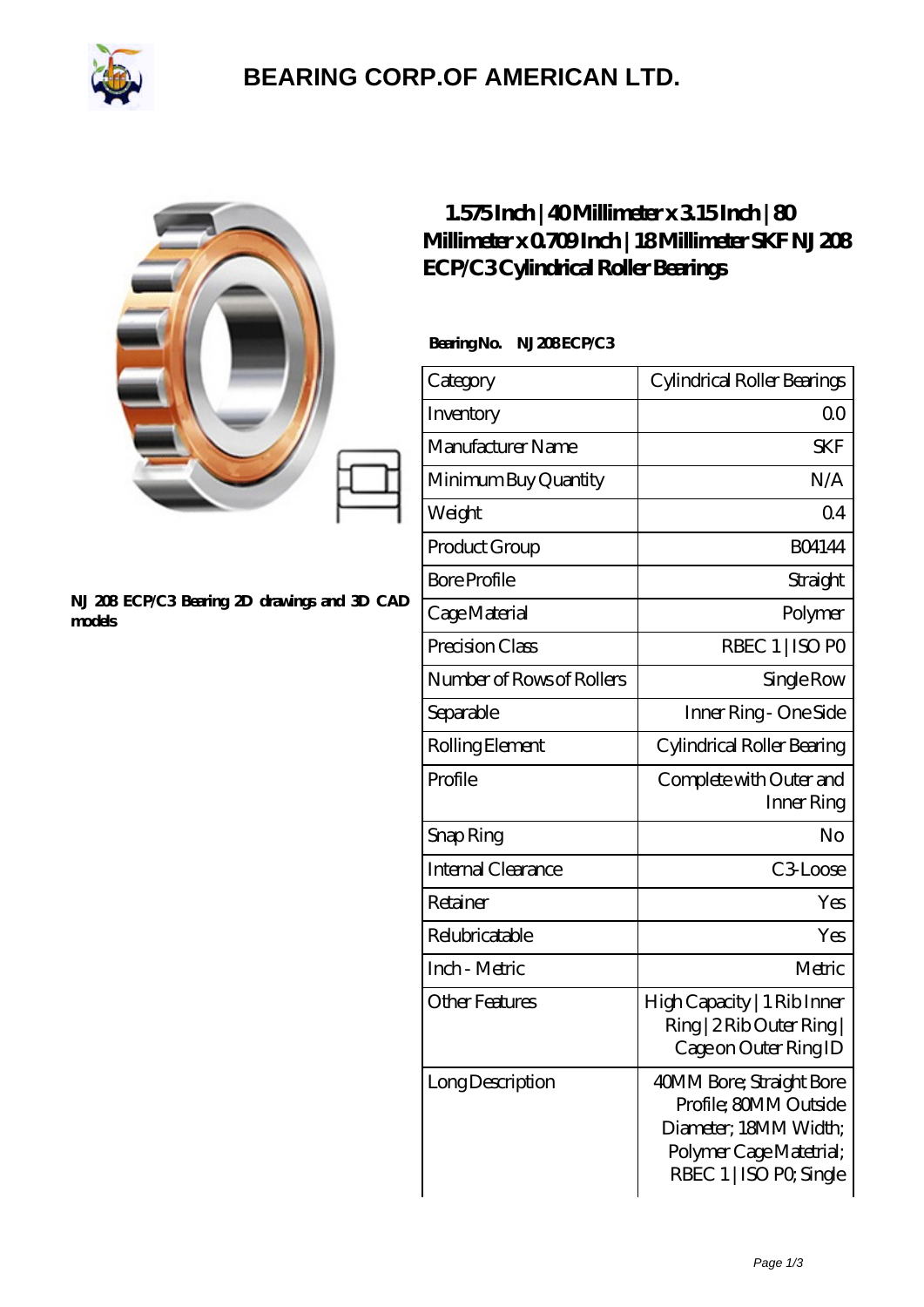

## **[BEARING CORP.OF AMERICAN LTD.](https://2urt-utz.de)**

|                                 | Row, Inner Ring - One Side<br>Separable; No Snap Ring;<br>Relubricatable; C3 Loose<br>Intern |
|---------------------------------|----------------------------------------------------------------------------------------------|
| Category                        | Cylindrical Roller Bearing                                                                   |
| <b>UNSPSC</b>                   | 31171547                                                                                     |
| Harmonized Tariff Code          | 8482500000                                                                                   |
| Noun                            | Bearing                                                                                      |
| Manufacturer URL                | http://www.skf.com                                                                           |
| Manufacturer Item Number        | NJ208ECP/C3                                                                                  |
| Weight/LBS                      | 088                                                                                          |
| d                               | 1.575 Inch   40 Millimeter                                                                   |
| B                               | Q709Inch   18Millimeter                                                                      |
| D                               | 315Inch   80Millimeter                                                                       |
| bore diameter:                  | 40 <sub>mm</sub>                                                                             |
| static load capacity.           | 53 <sub>kN</sub>                                                                             |
| outside diameter:               | 80 <sub>mm</sub>                                                                             |
| precision rating                | Not Rated                                                                                    |
| overall width:                  | 18 <sub>mm</sub>                                                                             |
| maximum rpm:                    | 11000RPM                                                                                     |
| flanges:                        | $(2)$ Outer Ring $(1)$ Inner<br>Ring                                                         |
| bearing material:               | Steel                                                                                        |
| bore type:                      | Straight                                                                                     |
| cage material:                  | Polyamide                                                                                    |
| number of rows:                 | 1                                                                                            |
| finish/coating                  | Uncoated                                                                                     |
| internal clearance:             | C <sub>3</sub>                                                                               |
| closure type:                   | Open                                                                                         |
| ring separation:                | Separable Ring                                                                               |
| outer ring width:               | 18 <sub>mm</sub>                                                                             |
| operating temperature<br>range: | Maximum of $+30^\circ$<br>$\overline{F}$                                                     |
| fillet radius                   | 1 <sub>mm</sub>                                                                              |